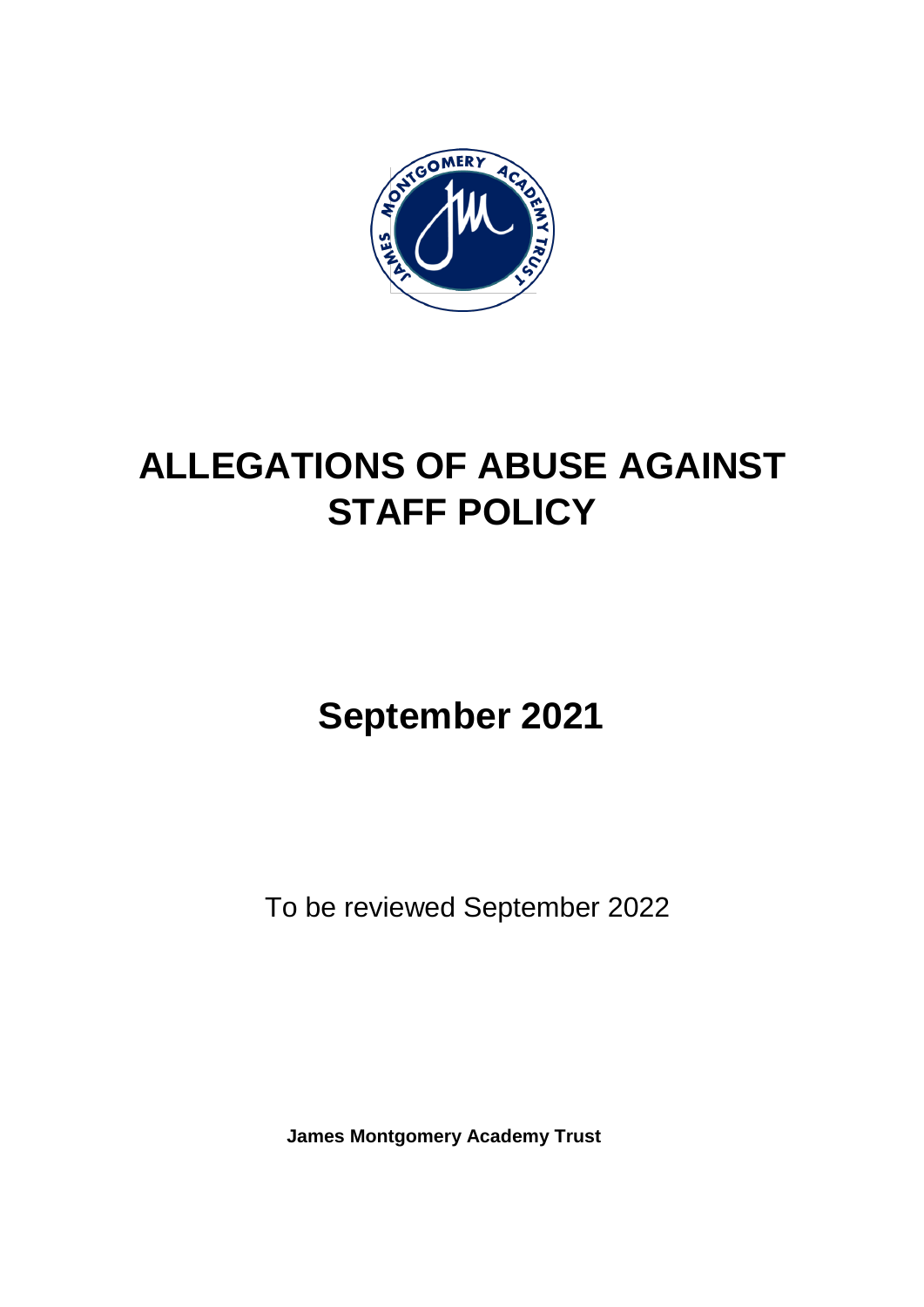# **Statement of Intent**

The James Montgomery Academy Trust (JMAT) takes its responsibility of care for its pupils very seriously. We recognise that any possibility that amember of staff (including governors, volunteers, supply teachers and agency staff) may hurt a pupil must be investigated very thoroughly, in a way that does not prejudice either the pupil or the member of staff and in line with the professional standards and procedures outlined in this policy.

The JMAT promotes an open and transparent culture in which **all** concerns about staff (including low level concerns) are shared with the DSL/Headteacher and are recorded and dealt with appropriately. We aim to identify and address concerning, problematic or inappropriate behaviour early in order to minimise the risk of abuse. It is our intent (through training and raising awareness) to ensure that the staff working in JMAT schools are clear about their professional boundaries and act in accordance with the ethos and values of the Trust.

# **Legal framework**

This policy has due regard to statutory legislation, including, but not limited to, the following:

- The Children Act 1989
- The Education Act 2002
- The Education (Independent School Standards) (England) Regulations 2015
- The Children Act 2004
- Data Protection Act 2018 (GDPR)
- Freedom of Information Act 2000

This policy also has due regard to statutory and non-statutory guidance, including, but not limited to, the following:

- Working Together to Safeguard Children 2018
- Keeping Children Safe in Education 2021
- Public Sector Equality Duty (PSED)
- Sexual Violence and Sexual Harassment in Schools 2021

# **Keeping Children Safe in Education 2021**

This updated guidance includes two sections covering the two levels of allegation/concern:

- 1. Allegations that may meet the harms threshold.
- 2. Allegation/concerns that do not meet the harms threshold referred to for the purposes of this guidance as 'low level concerns'.

# **General Principles for Allegations that Meet the Harms Threshold**

Should the allegation meet any of the following criteria then the **Headteacher** should report the allegation to the **Local Authority Designated Officer (LADO)** the same day that the allegation is received – that a teacher or member of staff (including governors, volunteers, supply teachers and agency staff) in a school that provides education for children under 18 years of age has:

- Has behaved in a way that has harmed a child, or may have harmed a child
- Possibly committed a criminal offence against or in relation to a child
- Behaved in a way towards a child that indicates they may pose a risk of harm to children
- Behaved, or may have behaved, in a way that indicates s/he is unsuitable to work with child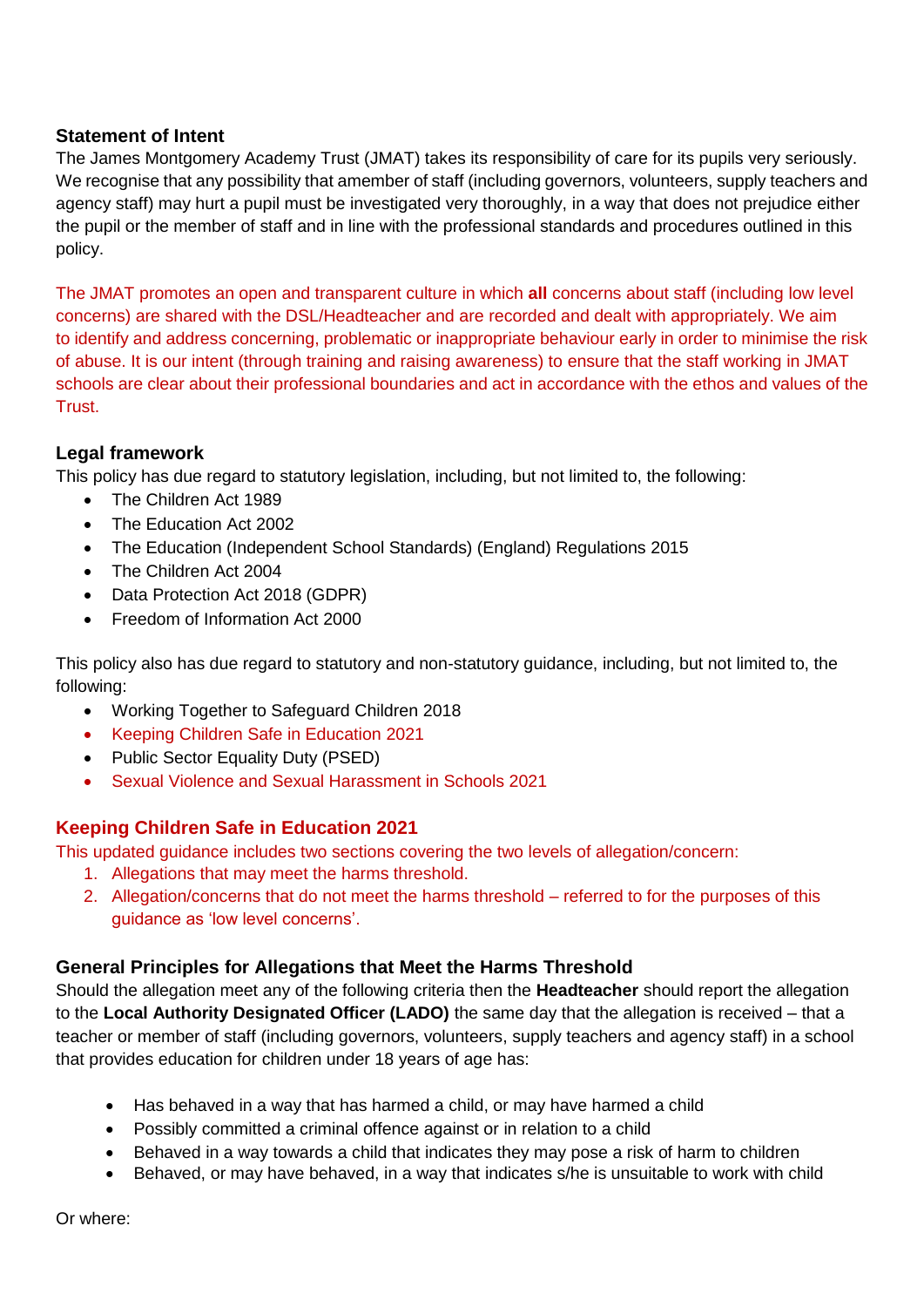- Concerns arise about the person's behaviour with regard to his/her own children.
- Concerns arise about the behaviour in the private or community life of a partner, member of the family or other household member

The JMAT will be informed and the following procedure will be implemented.

Where the allegation does not meet any of the criteria listed above and does not involve a criminal offence then the allegation is dealt with under the section headed 'Action following initial consideration of allegation'

#### **Initial allegation made to the school**

Any allegation of abuse, whereby a member of staff is accused of abusing a pupil, must be reported to the **Headteacher.** Should the initial allegation first be made to any other member of staff, then that member of staff must either request the person raising the allegation to report it to the **Headteacher** or, if that is not possible, to pass details of the allegation to the **Headteacher** immediately.

Should the allegation be made against the **Headteacher** then this should be brought to the attention of the **CEO/Chair of the JMAT** immediately. In such cases where the policy refers to the involvement of the **Headteacher** then "**the CEO/Chair of the JMAT**" should be substituted for "the **Headteacher**".

Allegations may be received in a variety of ways, including:

- Direct complaint by a pupil to another staff member or **Headteacher**
- Direct complaint by a parent/carer to another staff member or teacher
- Concerns raised by parties who may have been told about or witnessed abuse
- Direct contact by parent/carer to the local authority
- Anonymous referral
- Direct complaint to the assessment team or the police

# **Immediate Response to the allegation made to school**

There are two aspects to consider when an allegation is made:

- Looking after the welfare of the child the designated safeguarding lead is responsible for ensuring that the child is not at risk and referring cases of suspected abuse to the MASH team
- Investigating and supporting the person subject to the allegation the Headteacher should discuss with the LADO, the nature, content and context of the allegation, and agree a course of action.

The Headteacher will use common sense and good judgement to deal with the allegation quickly, fairly and consistently. Effective protection for the pupil and support for the person subject to the allegation must be provided, in line with JMAT guidance and advice from the LADO.

 The member of staff receiving the complaint must not seek to investigate the allegation themselves or interview pupils.

 Where possible, details of the allegation should be obtained in writing, signed and dated by the person receiving the allegation and the pupil or person who is making the allegation. The statement can either be completed by the individual or on their behalf but all statements must be countersigned by the person giving the statement as a true record.

# **Initial consideration of allegation made to school**

The **Headteacher** will discuss the matter with the LADO and provide any further details of the allegation and the circumstances in which it was made. The **Headteacher** should not investigate the allegation at this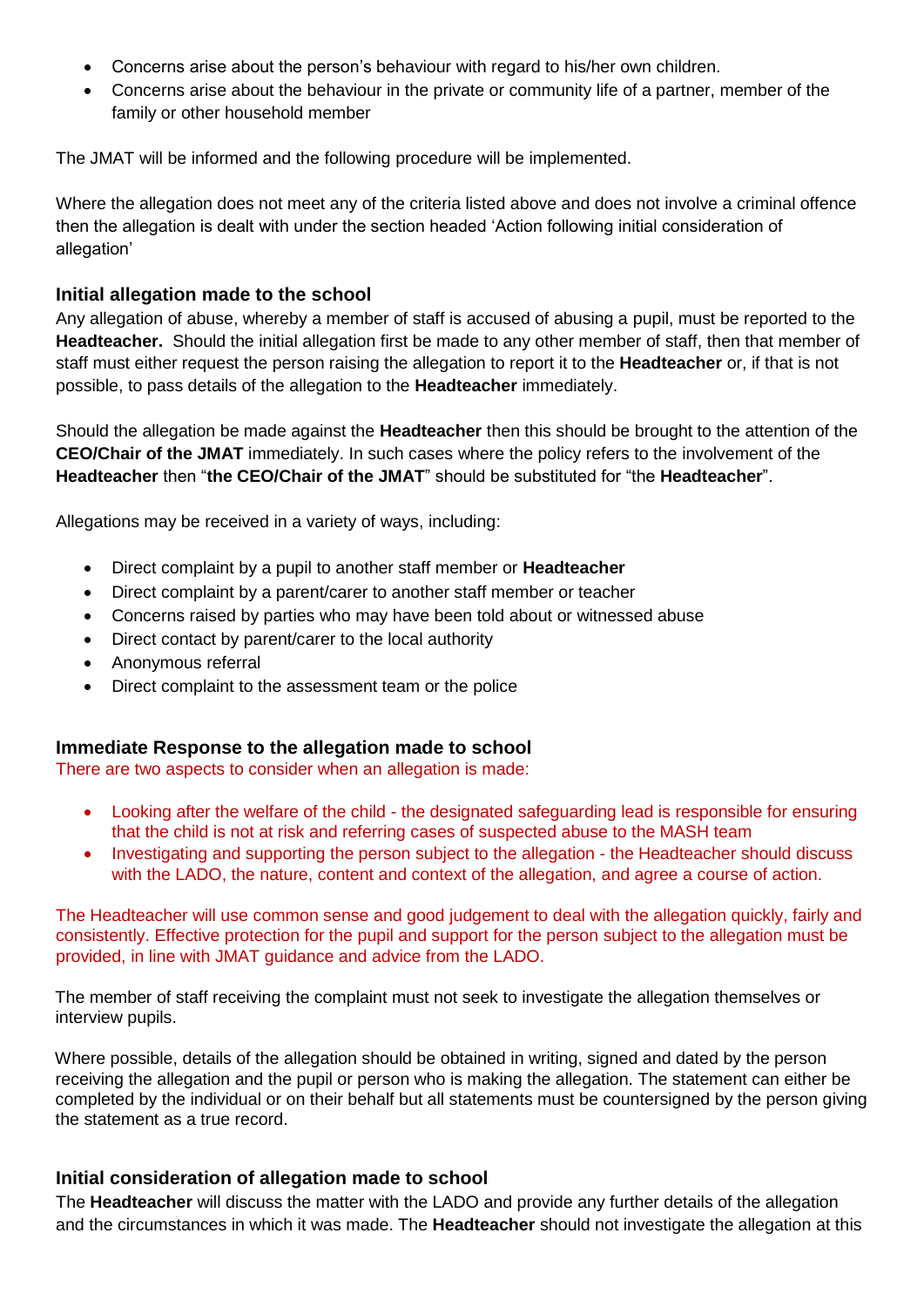stage. The discussion will also consider whether there is evidence or information that establishes that the allegation is false or unfounded.

 If the allegation is not patently false and there is cause to suspect that a child is suffering, or is likely to suffer, significant harm, the LADO will immediately refer it to children's social care and ask for a strategy discussion, in accordance with 'Working Together to Safeguard Children 2018', to be convened straight away. In those circumstances, the strategy discussion should include the LADO and the **Headteacher.**

If there is not cause to suspect that "significant harm" is an issue, but a criminal offence might have been committed, the LADO should immediately inform the police and convene a similar discussion to decide whether a police investigation is needed. That discussion will also involve the school and any other agencies involved with the child.

# **Action following initial consideration of allegation**

Where the initial consideration decides that the allegation does not involve a possible criminal offence, it will be for the **Headteacher** to deal with it. In such cases, if the nature of the allegation does not require formal disciplinary action, the **Headteacher** should institute appropriate action within 3 working days. If a disciplinary hearing is required and can be held without further investigation, the hearing should be held within 15 working days.

Where further investigation is required, the Headteacher should discuss who will undertake that with the LADO. The **LADO for Rotherham** can be contacted by **01709 823914.** The **LADO for Doncaster** can be contacted on **01302 737748.**

The Investigating Officer will normally be a member of the Senior Leadership Team who has had no previous involvement in the case. If no such person is available, the Headteacher will decide who is the most appropriate person to carry out the investigation. Where the investigation is to be conducted internally for inappropriate behaviour the investigating officer will:

- define the areas to be investigated
- draw up a provisional list of those to be interviewed and the content for discussion. This will include firstly interviewing the alleged victim and any witnesses. If the incident occurred in a classroom then a random selection of pupils will be interviewed, if appropriate
- check potentially corroborative evidence
- assess the credibility of the person making the allegation. In doing so, consideration should be given to the issues of listening to young people, treating each allegation seriously and professionally and ensuring that the person does not feel intimidated in making the allegation.

If, at any point, the Investigating Officer becomes aware that there may be child protection issue emerging, the investigation will be halted and referred, under the child protection procedures, directly to the Local Authority and the LADO informed.

The investigating officer should aim to provide a report to the **Headteacher** within 10 working days.

On receipt of the report of the investigation, the **Headteacher** and **Chair of Governors** should consult the LADO, and decide whether a disciplinary hearing is needed within two working days. If a hearing is needed it should be held within 15 working days.

In any case in which children's social care has undertaken enquiries to determine whether the child or children are in need of protection, the **Headteacher** and **Chair of Governors** should take account of any relevant information obtained in the course of those enquiries when considering disciplinary action.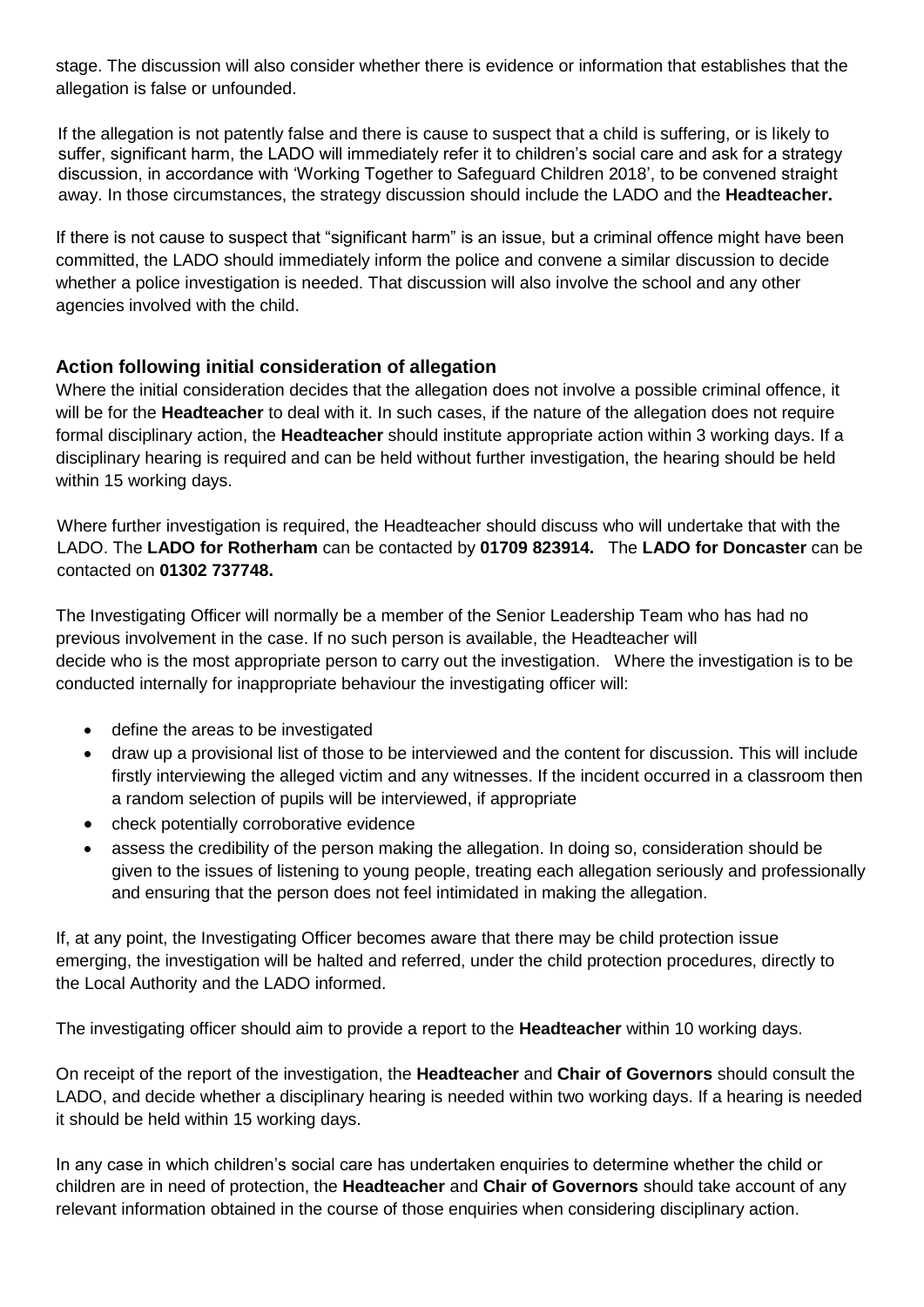The LADO should continue to liaise with the school to monitor progress of the case and provide advice or support when required or requested.

See **Appendix 1** for the table outlining the authority to act in this situation

#### **Possible Action Following Investigation No further action**

If it is agreed, following investigation, that no further action is required, the Headteacher will:

- inform the parent/carer of the pupil, in writing, of the allegation and outcome, i.e. a decision to take no further action or a view that there has been a false allegation
- where there has been a false allegation, consider with the Designated Safeguarding Lead whether the pupil might have been abused by someone else
- inform the member of staff, verbally and in writing, that an allegation has been made and that no further action under disciplinary or child protection procedures will be taken. The employee may have a workplace colleague or representative present during this discussion
- consider whether support, counselling and/or informal professional advice for the employee is appropriate and the form this might take. Make arrangements to offer such appropriate support to the employee
- consider appropriate counselling and support for the pupil and parent/carer, particularly where a false or malicious allegation has been made. The need for appropriate disciplinary action against the pupil should be considered at this stage. Otherwise, determine whether the pupil needs further support or whether the allegation could be an indicator of other concerns (e.g. abuse elsewhere)
- prepare a report, to be copied to the employee, giving reasons for the conclusion that the allegation is without foundation and stating the action taken, as above
- clearly state on the member of staff's record that the staff member has been exonerated and consideration of disciplinary proceedings are not necessary
- give consideration to what action is required to avoid a repeat of the allegation, i.e. is a planned transfer appropriate?
- it should be understood that, where a police investigation has been undertaken, the outcome may be that there is "insufficient evidence to proceed". It is normal for this to be the only recorded statement made by the police where they have not taken any further action against a person against whom allegations have been made.

# **Possible inappropriate behaviour**

If it is agreed, following investigation by the LADO and the Headteacher and/or representatives of the Local Authority or police, that the matter falls into the category of inappropriate behaviour as opposed to child protection, a timescale will be agreed in which the school will complete an investigation by its Investigating Officer. An agreement will be made as to who will inform the parent/carer of this course of action. The investigation may become part of disciplinary procedures.

# **Staff interview by the Investigating Officer**

The person subject to the allegation will be informed of:

- his/her rights under the school's disciplinary procedures, including the right to representation
- the allegation and invited to make a statement
- the right either to respond to the allegation (or decline to respond) and to be represented prior to giving a response

Full notes will be taken and the member of staff invited to read and sign them as a true record of the interview, a copy of which will be made available to the member of staff.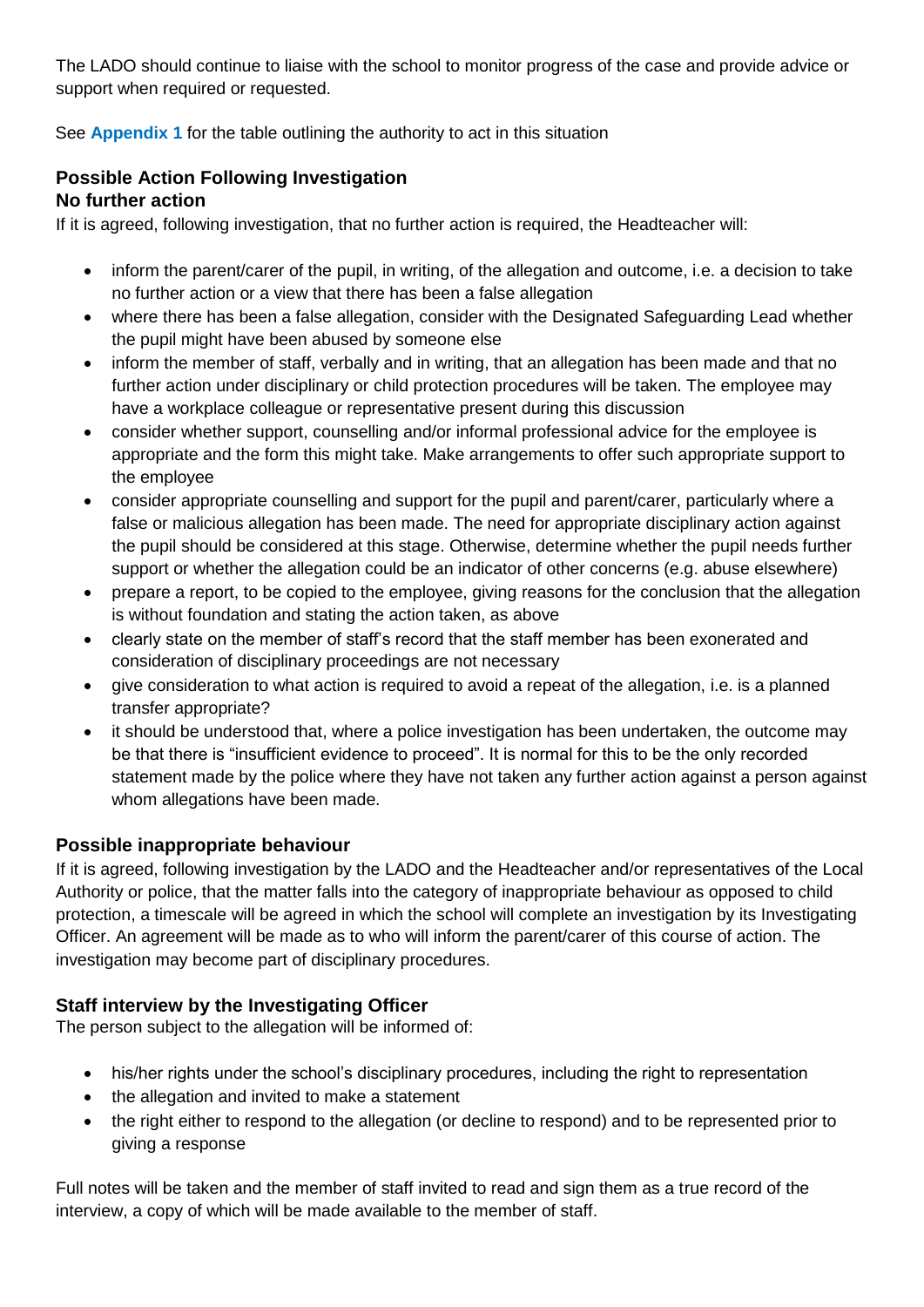Persons identified by the member of staff as having relevant information will be added to the list to be interviewed as part of the investigation.

On conclusion of the investigation a report will be produced for the Headteacher and recommendations made in relation to future action. Consideration should be given to the need to refer back to child protection procedures, consider suspension and/or refer the report under disciplinary procedures.

Where disciplinary action is being considered there will be consultation with the JMAT Human Resources advisers.

The Headteacher will retain records of the investigation, including statements, in a secure and confidential system.

On consideration of the report the designated officer will write to the parent/carer of the pupil involved and the staff involved informing them of the outcome of the investigation. A copy of both of these letters will be sent to the Headteacher. In some situations the designated officer for allegations will discuss specific courses of action which may assist in the prevention of similar situations occurring.

# **Where an investigation is likely to follow child protection or criminal process**

Where there are marks/bruising to a pupil, complaints of assault or concerns of a sexual nature then there is a strong possibility that this will be treated as a child protection referral. In such circumstances swift action is vital as follows:

- Where there are marks/bruising to a pupil, complaints of assault or concerns of a sexual nature then there is a strong possibility that this will be treated as a child protection referral. In such circumstances swift action is vital.
- Where the pupil is injured, medical treatment will need to be considered as a priority
- Where it is agreed that Child Protection procedures need to be followed the designated person will inform the Headteacher and ask them to notify the employee that an allegation has been made against them and to advise him/her to contact their professional association if appropriate
- A Child Protection investigation may need an initial investigation by the police or Local Authority or a joint investigation
- Any such investigation takes precedence to any possible disciplinary issues or action that the school wishes to take
- The investigation will be undertaken in line with the relevant Safeguarding Children's Board procedures which may include a strategy meeting or strategy discussion including relevant personnel

Details of the complaint must be regarded as strictly confidential and not to be extended beyond those involved in the investigation to date. The Headteacher is responsible for ensuring that confidentiality is maintained within the school at all times. The Designated Safeguarding Lead of the JMAT must be informed.

It may be necessary to hold a strategy meeting prior to the investigation taking place. Under such circumstances those present would usually be the LADO, Assessment Team Manager or Social Worker, police representative, JMAT Human Resources representative and Headteacher, as appropriate.

# **Suspension**

Suspension must not be an automatic response when an allegation is reported. If the school is concerned about the welfare of other children in the community or the teacher's family, those concerns should be reported to the LADO or police, but suspension is highly unlikely to be justified on the basis of such concerns alone.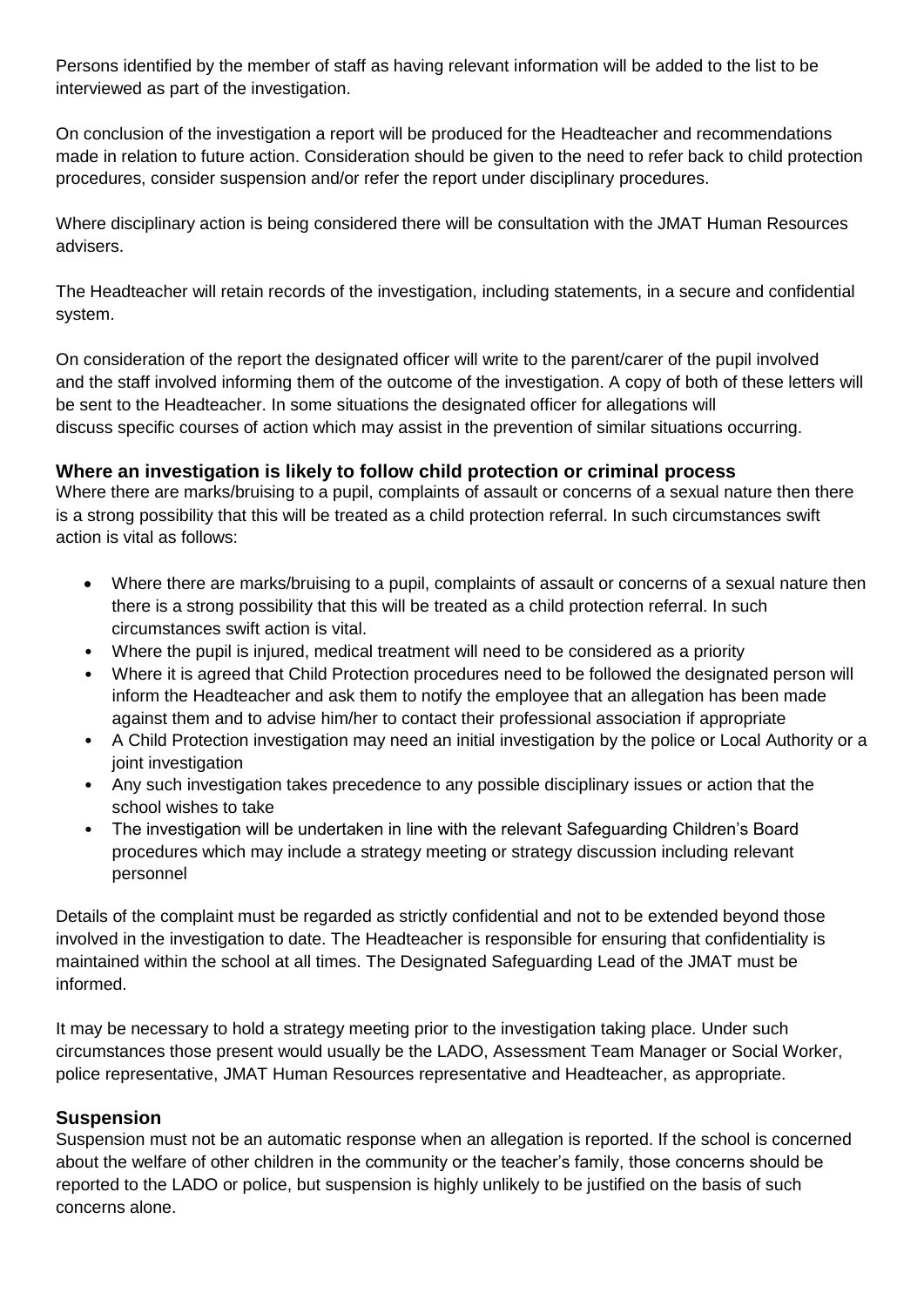Suspension should only be considered in a case where there is cause to suspect a child or other children at the school is or are at risk of significant harm, or the allegation warrants investigation by the police, or is so serious that it might be grounds for dismissal; however, a person should not be suspended automatically, or without careful thought being given to the particular circumstances of the case.

At the time of discussion with the Local Authority representative, the Headteacher's view will be sought in relation to the risk to other children from the alleged perpetrator.

If the Headteacher has no concerns then the employee should continue working within the school. Provision would need to be made to avoid contact with the victim where possible. Suspension may be used, having due regard to the advice of the JMAT human resources advisers.

If the Headteacher has concerns about the welfare of the alleged victim or any other pupil then steps will be taken to suspend the employee in accordance with the appropriate disciplinary procedure.

The school should consider the potential permanent, professional and reputational damage to teachers that can result from suspension where an allegation is later found to be unsubstantiated, unfounded or maliciously intended.

Where it has been deemed appropriate to suspend the person, written confirmation should be dispatched within one working day, giving the reasons for the suspension. The person should be informed at that point who their named contact is within the organisation and provided with their contact details.

LA children's social care services or the police cannot require the school to suspend a member of staff or a volunteer, although the school should give appropriate weight to their advice.

If a Local Authority representative or police have concerns about the safety of others but the Headteacher is not in agreement, they may inform the CEO of the JMAT of their concerns and request a revision of the decision.

The Local Authority will liaise with the police and keep the Headteacher informed of the situation.

# **Cases where crimes may have been committed**

If there is no cause to suspect that significant harm is an issue, but a criminal offence might have been committed, the LADO should immediately inform the police and convene a similar discussion to decide whether a police investigation is needed. That discussion should also involve the school.

Where the involvement of children's social work services is not required, as the pupil is not assessed to be at risk of significant harm, but a police investigation continues, the LADO should agree with the police, the school and any other agency involved with the child, the nature of the allegation and how this must be addressed.

This joint evaluation discussion must take place within one working day of the referral and must consider how to progress enquiries e.g. a criminal process parallel with a disciplinary process or whether disciplinary action needs to be suspended until police enquiries/prosecution are completed.

These investigations must be reviewed by the police no later than four weeks after the joint evaluation discussion has concluded and, thereafter, at fortnightly or monthly intervals.

If the police and/or the Crown Prosecution Service (CPS) decide not to charge the individual with an offence, decide to administer a caution, or the person is acquitted by a court, the police should pass all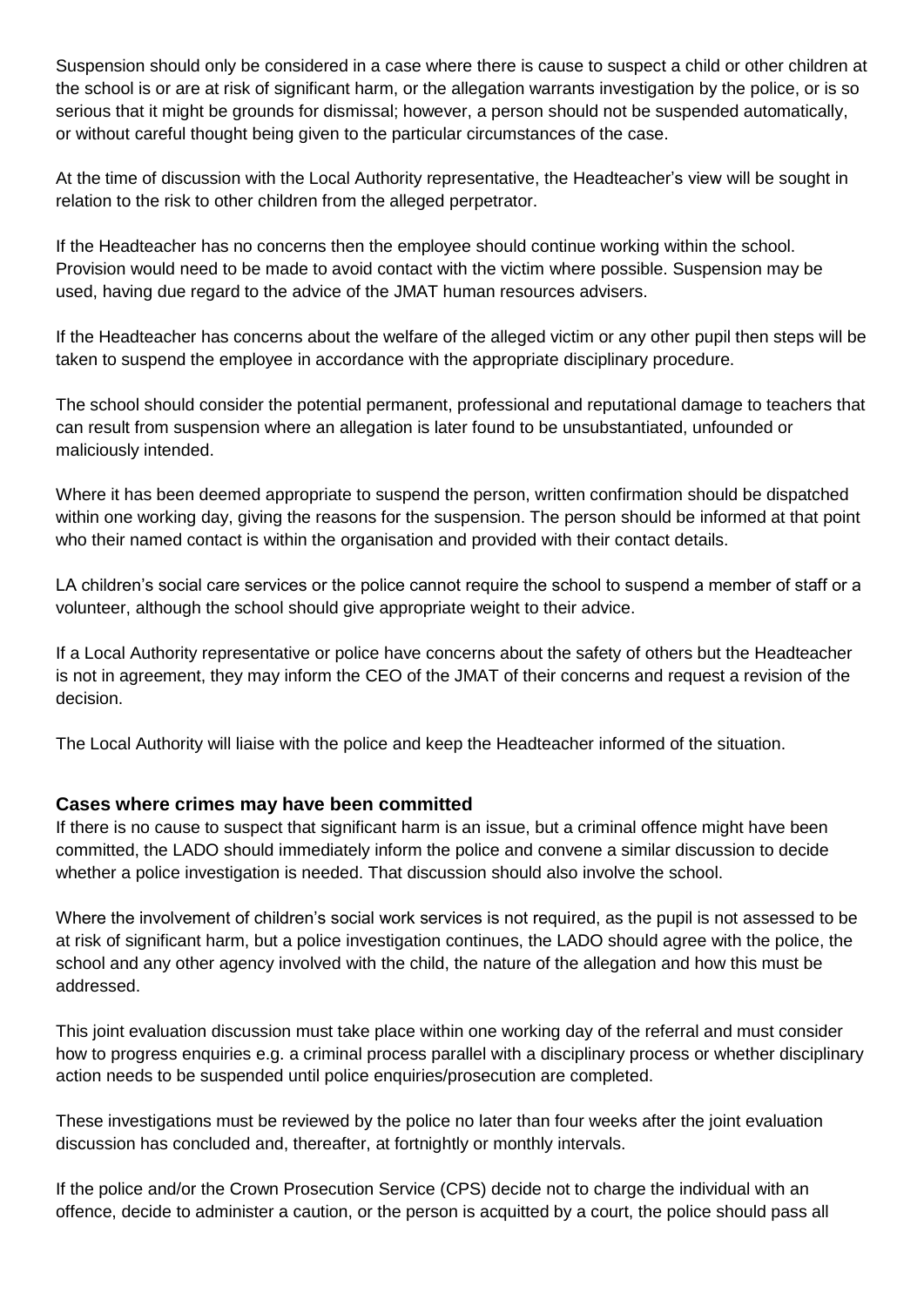information they have which may be relevant to a disciplinary case to the school without delay. In those circumstances, the **Headteacher** should deal with the case in consultation with the LADO.

If the person is convicted of an offence, the police should also inform the employer straight away so that the appropriate action can be taken.

# **Allegations which are likely to necessitate an immediate referral to child protection**

The following situations will require immediate referral to child protection:

- Where the pupil has suffered, is suffering, or is likely to suffer significant or serious harm
- Where the pupil alleges that a criminal offence has been committed
- Any allegation of a sexual nature

The **Headteacher** should be aware that some other complaints may also be regarded as child protection issues and, therefore, each complaint should be carefully considered in consultation with the LADO before taking any action.

Where allegations of the above are referred to children's services, subsequent action will be in accordance with the Rotherham/ Doncaster Safeguarding Partners procedures.

# **Strategy meeting**

A strategy meeting will be convened within one working day of the referral being made and chaired by the child protection and review unit.

The LADO and all relevant personal including, where appropriate, the **Headteacher** and the JMAT HR advisor, should attend this meeting in order to share information and participate in the planning of any enquiries.

The strategy meeting will be conducted in accordance with RSCP/DSBP procedures.

The purpose of the strategy meeting is to:

- Consider the risk to the pupil directly involved and other pupils.
- Share all relevant information about the person who is the subject of the allegation and about the alleged victim.
- Determine the need for investigation and who is responsible for carrying it out.
- Plan the investigation/enquiries and set timescales for tasks to be undertaken.
- Consider whether any other children are affected by the allegations e.g. the person's own children, grandchildren, or other children in the agency setting such as children placed with foster carers, childminders, or youth clubs.
- Ensure that the person who is the subject of the allegation is kept informed and supported.
- Decide how regular information and support will be provided to the child and family and by whom.
- Plan all interviews and agree who should undertake them so that there is no confusion between a criminal investigation (Section 47 Enquiry) and disciplinary processes.
- Consider the need to inform relevant parties.
- Jointly consider how to manage any media interest.
- Consider whether the circumstances require the person who is subject to the allegation to be suspended from contact with pupils; this may change as the investigation progresses and should be reviewed regularly.
- Consider the appropriate course of action if the allegation is against a governor, a temporary member of staff or a supply teacher.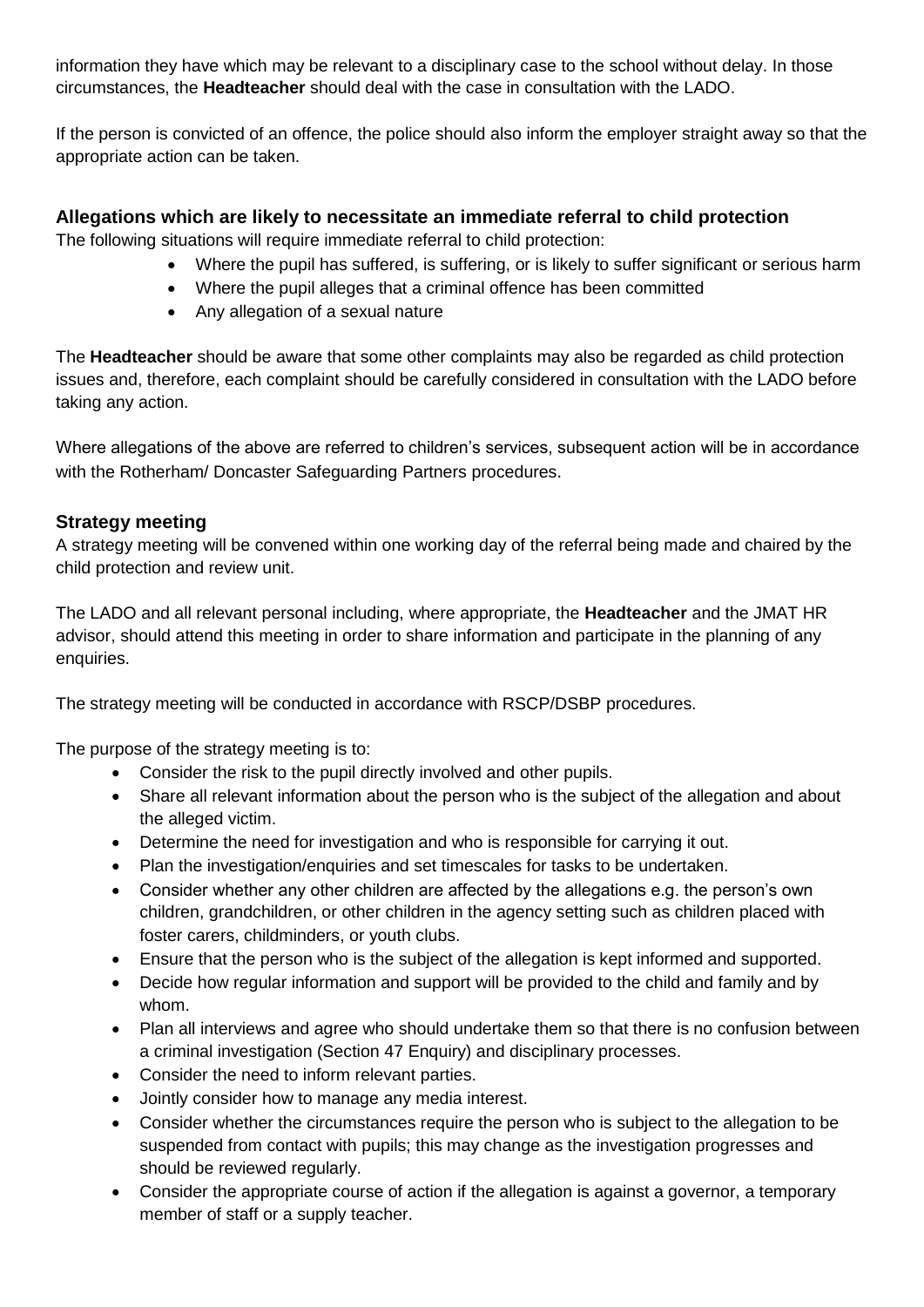Attendance will be determined by the schools procedures but will usually include representatives from children's services.

The member of staff who is the subject of the allegation will not be invited to attend the meeting; however, the strategy meeting will agree when and how the member of staff will be informed.

The minutes of the strategy meeting will be circulated by the chairman of the meeting to relevant parties.

# **Communication following the strategy meeting**

The following people should be informed of the outcome of the strategy meeting:

- The pupil making the allegation and their parents should be informed of the likely course of action and that the matter is confidential and must not be discussed.
- The member of staff against whom the allegation has been made should be informed of the likely course of action − a record should be kept on the individual's personal file.
- The **Chair of Governors** should be informed of the likely course of action.

Subsequent strategy meetings should be held fortnightly, or at a minimum monthly, to review progress.

# **Actions on completion of the investigation**

On completion of the Child Protection investigation there should be a review meeting between appropriate staff in the Local Authority, police, the Headteacher and the JMAT HR adviser to share findings:

- to consider the possible prosecution of the alleged perpetrator and internal disciplinary procedures
- to consider communication to the parents

The LADO will liaise with the Headteacher and others involved in the review to discuss the findings of the investigation with them. It is then for the Headteacher, in consultation with the relevant officers, to determine the appropriate course of any further action. In some circumstances this could lead to disciplinary action. If this is the case the Headteacher may then liaise with the JMAT HR advisers.

The designated person will then write to the alleged perpetrator, parents and Headteacher informing them of the outcome of the investigation.

If the police and/or the Crown Prosecution Service decide not to charge the individual with an offence, or decide to administer a caution, or the person is acquitted by a Court, the police should, wherever possible, aim to pass all information they have which may be relevant to a disciplinary case to the Headteacher within three working days of the decision. In those circumstances the Headteacher and the LADO should proceed as described above.

In any case in which Children's Social Care has undertaken enquiries to determine whether the pupil or pupils are in need of protection, any information obtained in the course of those enquiries which is relevant to a disciplinary case should also be passed to the school and the Headteacher should request this information.

# **Low Level Concerns**

The term 'low level' does not mean that the behaviour is insignificant, simply that it doesn't meet the threshold for harm. A low-level concern is any concern – no matter how small, and even if no more than causing a sense of unease or a 'nagging doubt' - that an adult working in or on behalf of school may have acted in a way that:

• is inconsistent with the JMAT Staff Code of Conduct, including inappropriate conduct outside of work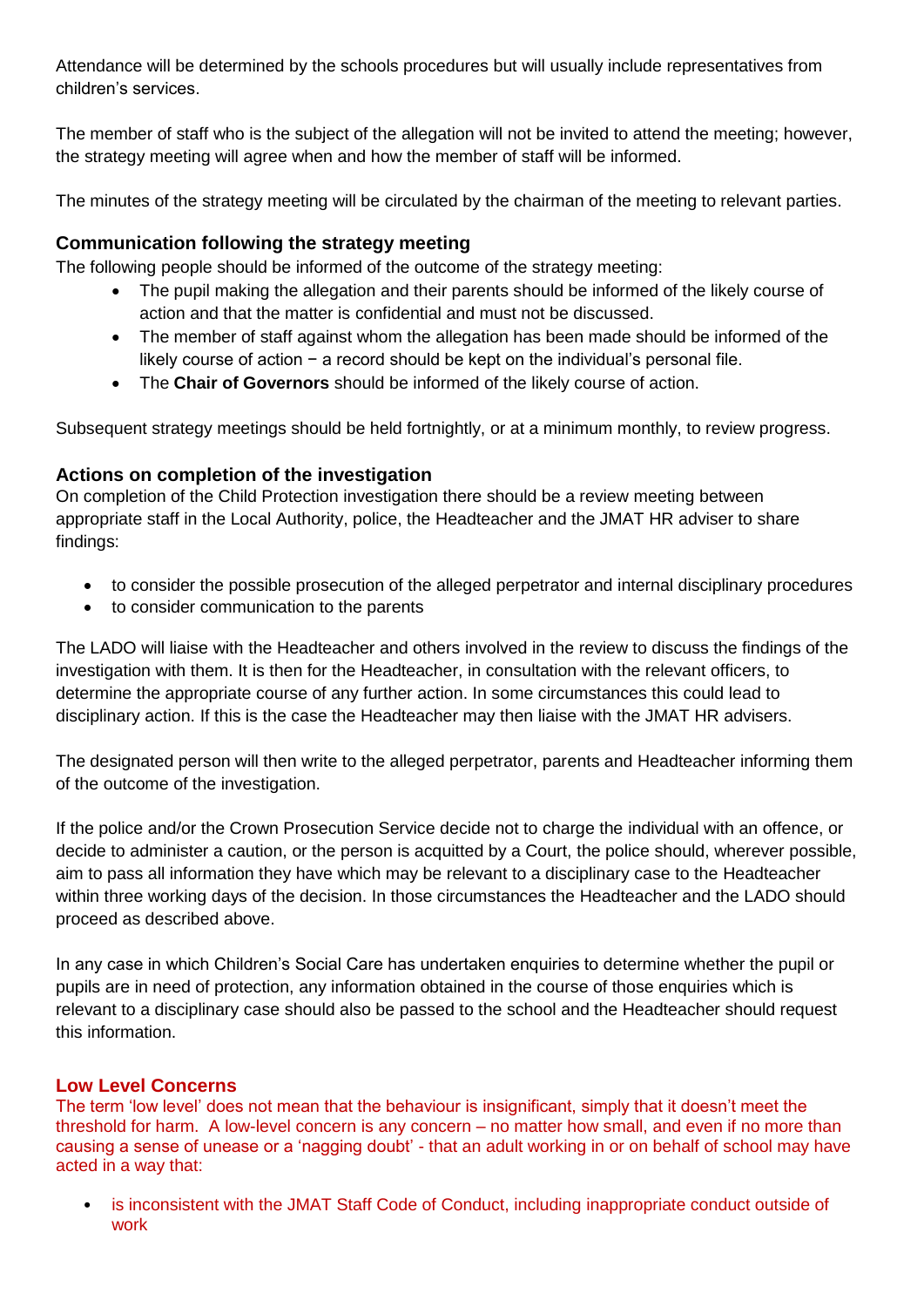• does not meet the allegations threshold or is otherwise not considered serious enough to consider a referral to the LADO.

KCSIE 2021 (paragraph 410) gives examples of such 'low-level' concerns which 'could include, but are not limited to:

- being over friendly with children
- having favourites
- taking photographs of children on their mobile phone
- engaging with a child on a one-to-one basis in a secluded area or behind a closed door
- using inappropriate sexualised, intimidating or offensive language.

As a Trust we will ensure our leaders and staff:

- are clear about what appropriate behaviour is, and can confidently distinguish appropriate behaviour from concerning, problematic or inappropriate behaviour, in themselves and others. Such behaviour may range from the inadvertent or thoughtless, may look inappropriate under certain circumstances, through to that which is ultimately intended to enable abuse
- are empowered to share any low-level safeguarding concerns with the DSL or Deputy
- address unprofessional behaviour and support the individual to correct it at an early stage
- provide a responsive, sensitive and proportionate handling of such concerns when they are raised
- help identify any weakness in the school safeguarding system.

It is crucial that any such concerns, including those which do not meet the allegation/harm threshold (KCSIE Part four) are shared responsibly with the DSL/Headteacher, and recorded and dealt with appropriately. Ensuring they are dealt with effectively should also protect those working in or on behalf of schools from potential false allegations or misunderstandings.

#### **Meetings/discussions in relation to allegations against staff in their personal lives**

If an allegation arises about a member of staff (including supply staff, agency staff, volunteers and governors) outside of their work with children, and this may present a risk of harm/risk of harm to child/ren for whom the member of staff is responsible through their employment, a meeting/discussion should be convened to decide whether the concern justifies:

- the LADO approaching the member of staff's employer for further information, in order to assess the level of risk of harm; and / or
- Inviting the employer to a further meeting / discussion with the LADO about dealing with the possible risk of harm.
- It is not within the LADO role to contact or meet the alleged member of staff directly.

If the member of staff lives in a different authority area to that which covers their workplace, liaison should take place between the relevant agencies in both areas and a joint meeting/discussion convened.

In some cases, an allegation of abuse against someone closely associated with a member of staff (e.g. partner, member of the family or other household member) may present a risk of harm to child/ren for whom the member of staff is responsible through their employment/volunteering. In these circumstances, a meeting / discussion should be convened by the LADO to consider:

- The ability and/or willingness of the member of staff to adequately protect the child/ren;
- Whether measures need to be put in place to ensure their protection;
- Whether the role of the member of staff is compromised.

#### **Monitoring progress**

The LADO should regularly monitor the progress of cases, either by reviewing strategy meetings, or by liaising with the police and/or children's social work services colleagues or the school, as appropriate.

Reviews should be conducted at fortnightly or monthly intervals, depending on the complexity of the case.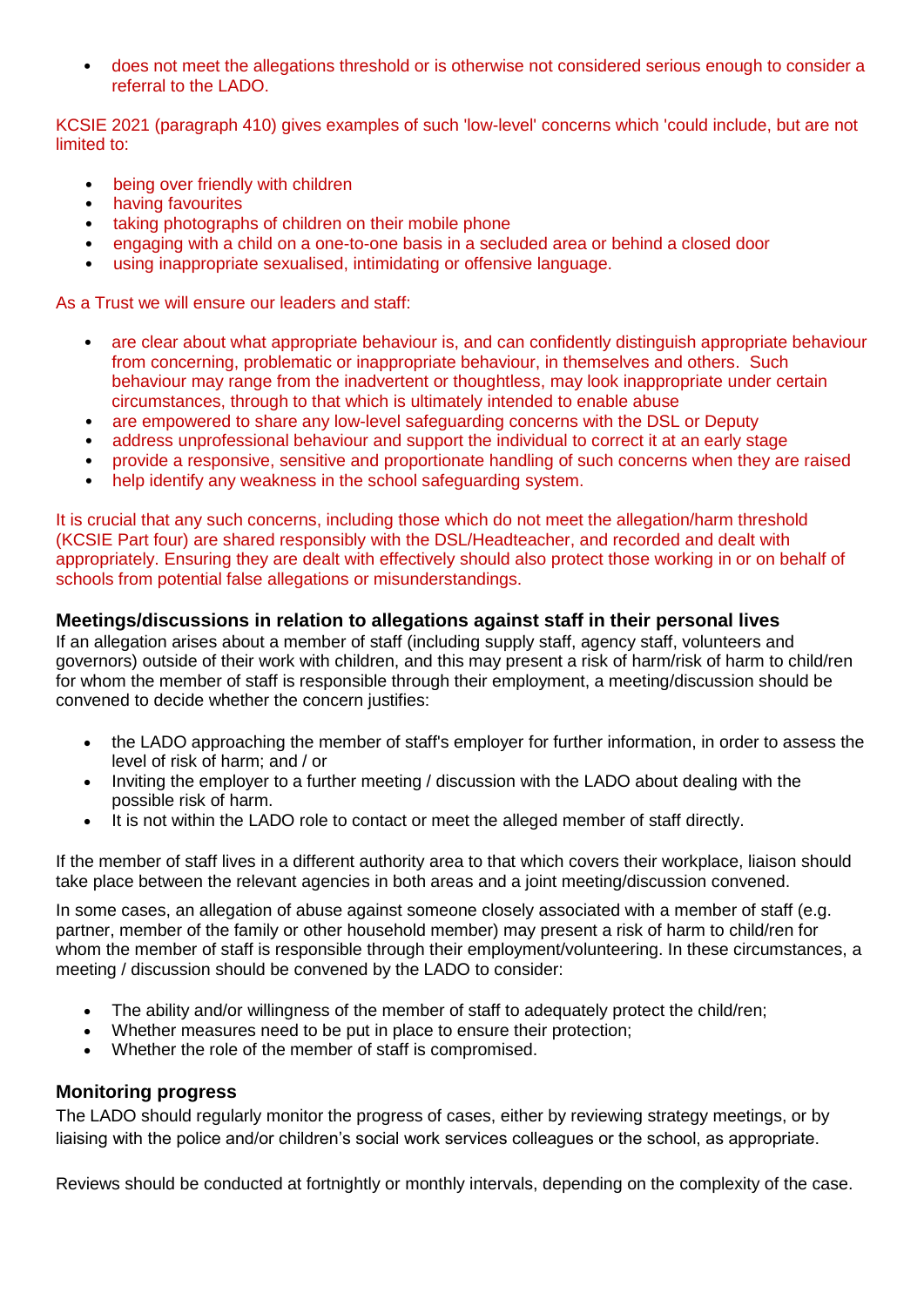# **Referral to DBS/DfE**

If, on conclusion of the case, the school ceases to use the person's services against whom the allegation was made, or the person ceases to provide his or her services, the school should consult the LADO about whether a referral to the DBS or Department for Education is required. If a referral is appropriate, the report should be made within one month.

# **Allegation against the Headteacher**

When the allegation is made about the Headteacher, direct contact should be made with the CEO of the JMAT and LADO.

The CEO of the JMAT appoint an Investigating Officer with the support of with the JMAT HR advisers who will follow procedures in relation to discussion with the LADO to determine whether thresholds for child protection are met.

The LADO or CEO of the JMAT will contact the Headteacher to inform them of the allegation. If the allegation falls into the category of inappropriate behaviour the CEO of the JMAT may obtain support from the JMAT HR advisers about how best to proceed.

If the allegation is treated as a Child Protection referral the normal procedures will apply, with the CEO of the JMAT taking the Headteacher's role in the investigation.

The CEO of the JMAT will consider the need for suspension with the support of the JMAT HR advisers.

# **Supply Teachers**

When a supply teacher is contracted to work in the school, the Headteacher should ensure that the supply teacher is made aware of the school's procedure in relation to care and control of pupils, including the use of physical intervention and child protection procedures.

Where there is an allegation about a supply teacher the Headteacher will usually take the lead [in any investigation] because agencies do not have direct access to children or other school staff, so they will not be able to collect the facts when an allegation is made, nor will they have all the relevant information required by the LADO as part of the referral process.

# **The Role of the Board of Directors and/or Local Governing Body**

Issues relating to allegations are of a confidential nature in accordance with the local authorities Child Protection Procedures and information should only be shared on a "need to know" basis. For example, it will be appropriate for the Headteacher to share issues about the impact of any allegation on the school community confidentially with the CEO of the JMAT/Chair of LGB.

Other members of the JMAT Board and LGB will receive a relevant factual statement provided by the HR advisors to the school. It is important that other members of the LGB should neither become involved in, nor have details linked to, the allegations. Any such knowledge would prejudice their possible involvement in any future appropriate action, which the LGB or JMAT Board may be advised to take. In addition, the JMAT has to be clear that it is not taking any action that would prejudice the position of the individual under investigation.

When the allegation refers to the Headteacher, the CEO/Chair of the LGB will be involved, as outlined above. When the outcomes of the investigations are known and it is appropriate for the CEO/Chair of LGB to deal with the matter, the CEO/Chair will then decide the course of action to be taken. This will be within the school's agreed procedures.

No other members of the LGB/Board of Directors should be involved in any proceedings before this stage in case they are required for a subsequent disciplinary appeal. In the event of the CEO being unavailable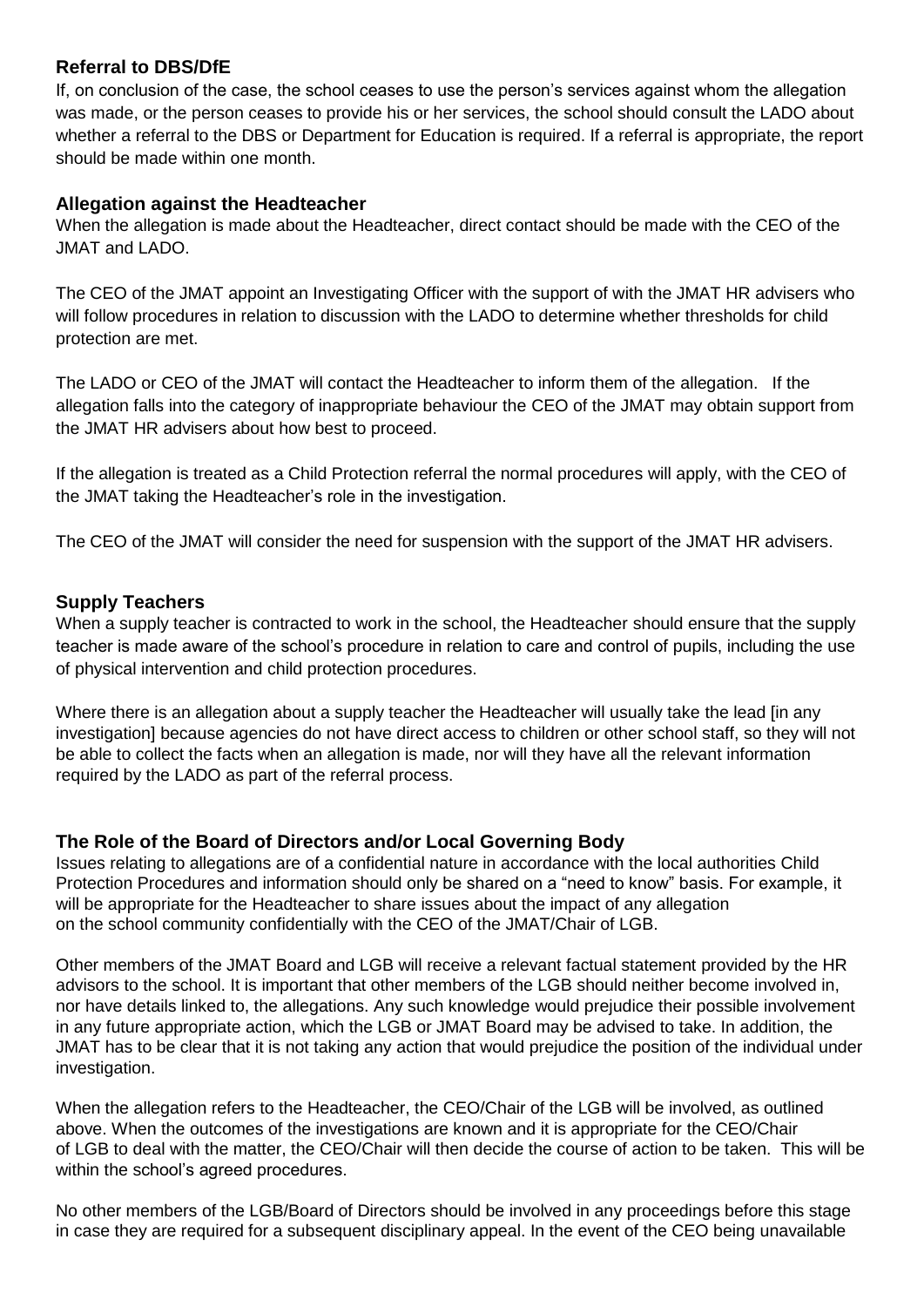the Deputy CEO would be expected to act on behalf of the trust.

# **Contractors Working in the School**

When an allegation is received in relation to a contractor working in school, it is expected that those issues which are of a child protection nature should be referred to the MASH or police.

# **Keeping records**

It is important that a clear and comprehensive record of any allegation is made even if police/disciplinary action is not taken or proven. This should include details of the allegation, how the allegation was followed up and resolved, and a note of any action taken, including any sanctions imposed.

The record should be kept on the member of staff's personal file.

The purpose of this record is to enable accurate information to be given in response to any future reference request if the individual leaves the school.

It is also important that accurate and detailed information is held in the event that the DBS makes requests for further information. This information is given to the DBS, if requested, due to the nature of the allegation. A comprehensive record of all allegations will provide clarification in cases where a future DBS disclosure reveals information from the police about an allegation which did not result in a criminal conviction.

The record should be retained until normal retirement age or for 10 years; whichever is the shortest period of time.

# **Confidentiality**

It is extremely important that when an allegation is made, the school makes every effort to maintain confidentiality and guard against unwanted publicity while an allegation is being investigated or considered.

In accordance with the Association of Chief Police Officers (ACPO) guidance the police will not normally provide any information to the press or media that might identify an individual who is under investigation, unless and until the person is charged with a criminal offence. (In exceptional cases where the police might depart from that rule, e.g. an appeal to trace a suspect, the reasons should be documented and partner agencies consulted beforehand).

The school should take advice from the LADO, police and local authority social care services to agree the following:

- Who needs to know and, importantly, exactly what information can be shared;
- How to manage speculation, leaks and gossip;
- What if any information can be reasonably given to the wider community to reduce speculation; and
- How to manage press interest if and when it should arise.

Any enquiries from the press should be directed to the **Chair of Governors** unless it is a freedom of information or data protection request, in which case the school, JMAT HR advisors or legal representative should be contacted.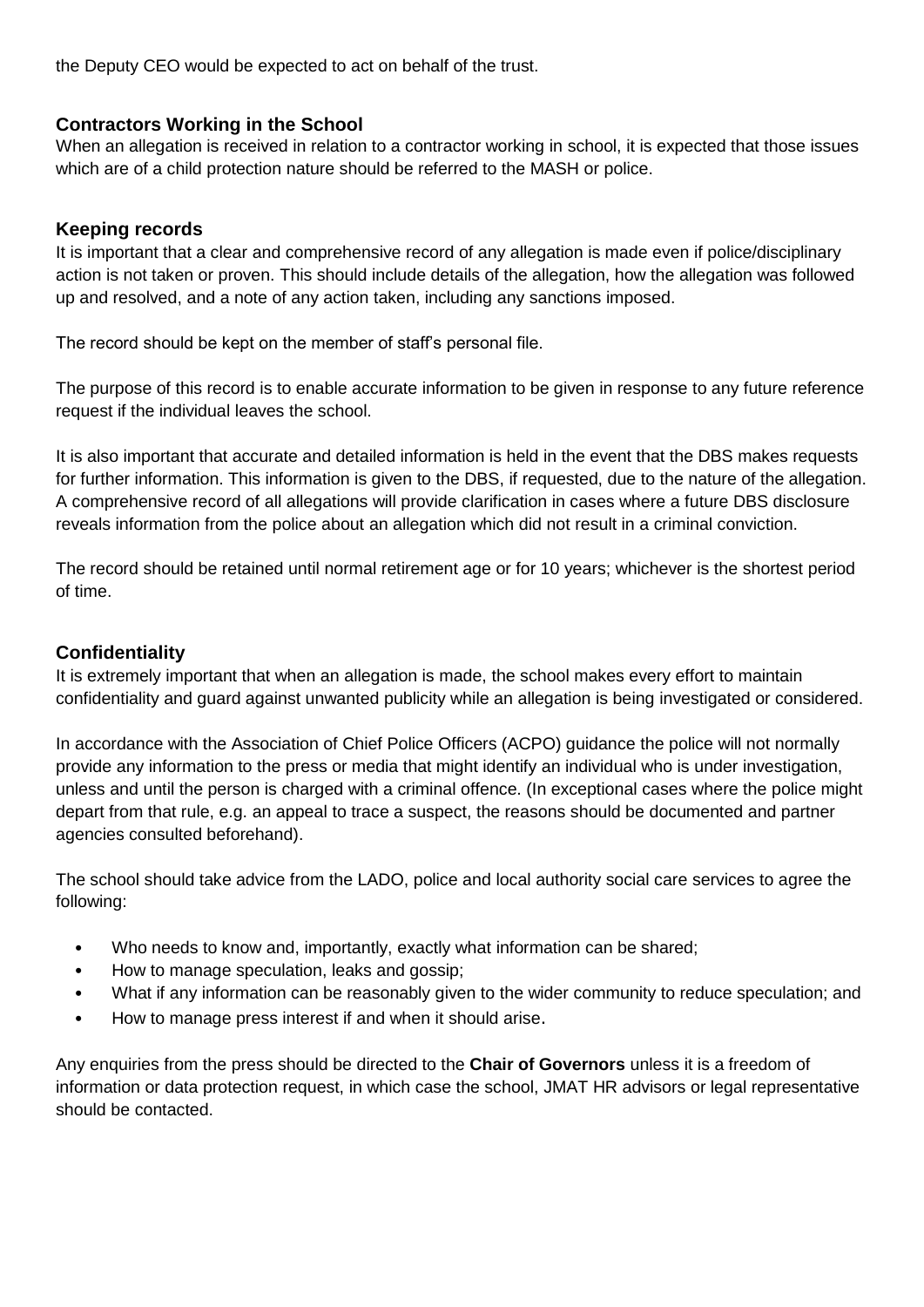# **Action to be taken in respect of false allegations**

If an allegation made by a pupil is proved to be false and/or malicious, action should be taken to determine whether the person who made the allegation is in need of services or may have been abused by someone else.

In the case of a pupil deliberately inventing or making a malicious allegation, the **Headteacher** should consider talking action in accordance with the Behaviour Policy.

If it is clear to the **Headteacher** and the LADO that the allegation is demonstrably false or unfounded, the member of staff should be informed orally and in writing of the allegation, that it is without foundation and that no further action will be taken.

Where appropriate, and if requested, support should be offered, which could include occupational health and counselling services.

If an allegation made by a member of staff is proved to be false and/or malicious, an investigation should take place in accordance with the school Disciplinary Policy and Procedures. The police may also consider taking action against the individual making the allegation.

Documentation should be retained on the employee's personal file to demonstrate that the allegation was malicious.

# **Learning lessons**

Where an allegation has been made against a member of staff, lessons can be learned, whether the allegations are proven or not. At the conclusion of a case, relevant parties should discuss what can be learned and, therefore, lead to improved practice, either to the school procedures or to help prevent similar events in the future. The LADO and the **Headteacher** should review the case.

# **Resignations and 'compromise agreements'**

The fact that a person tenders his or her resignation, or ceases to provide their services, must not prevent an allegation being followed up in accordance with these procedures.

It is important that every effort is made to reach a conclusion in all cases of allegations bearing on the safety or welfare of children, including any in which the person concerned refuses to cooperate with the process.

Wherever possible, the person should be given a full opportunity to answer the allegation and make representations about it.

The process of recording the allegation and any supporting evidence, and reaching a judgement about whether it can be regarded as substantiated on the basis of all the information available, should continue even if representations cannot be given or the person does not cooperate. It may be difficult to reach a conclusion in those circumstances, and it may not be possible to apply any disciplinary sanctions if a person's period of notice expires before the process is complete, but it is important to reach and record a conclusion wherever possible.

# **Supporting those involved**

# **Duty of care**

The welfare of a child is paramount and this will be the prime concern in terms of investigating an allegation against a person in a position of trust. However, when an allegation or safeguarding concern is being investigated it is likely to be a very stressful experience for the adult subject of the investigation, and potentially for their family members. It is important that school/JMAT offers appropriate welfare support at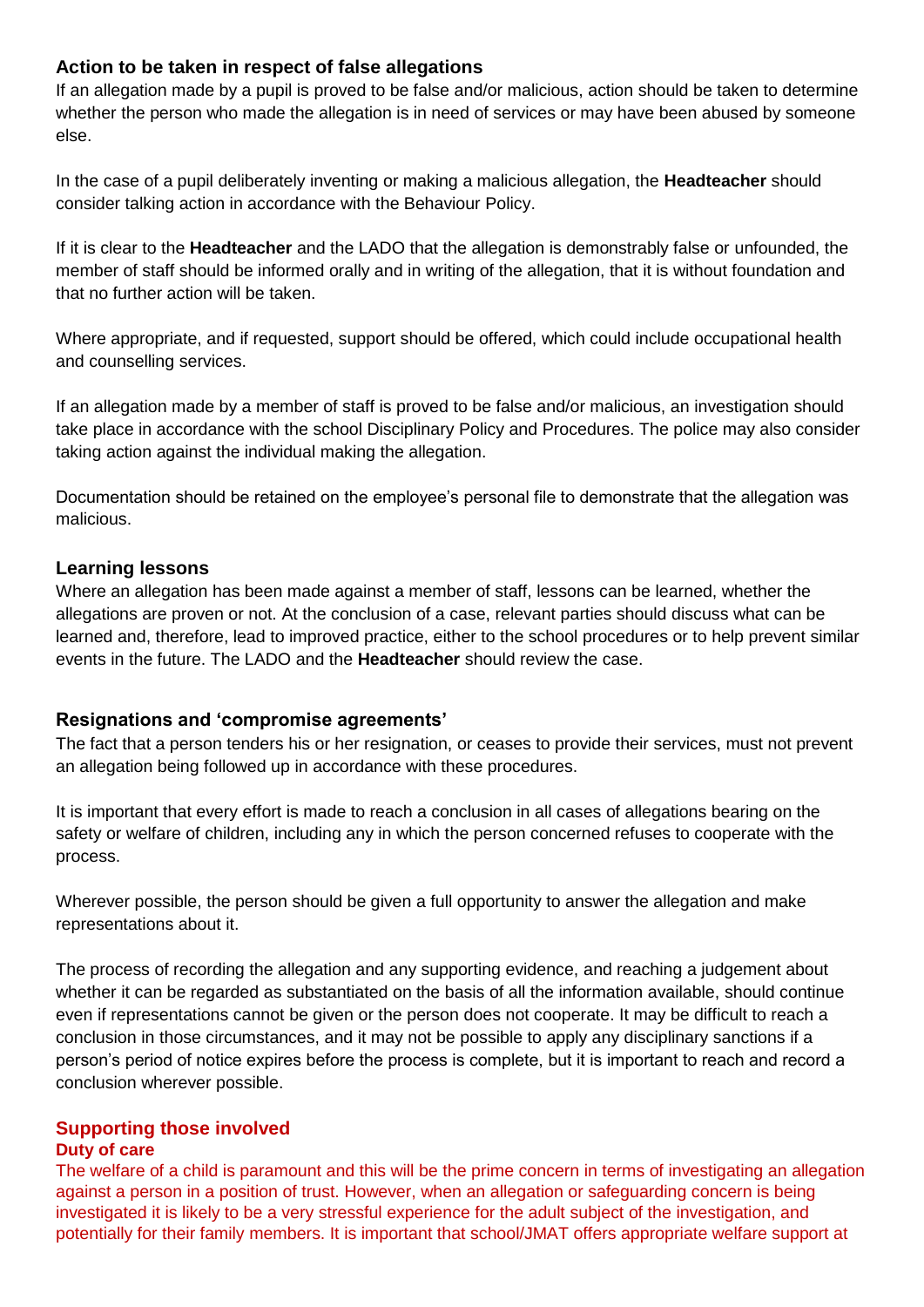such a time and recognises the sensitivity of the situation. Information is confidential and should not ordinarily be shared with other staff or with children or parents who are not directly involved in the investigation.

The JMAT recognises that it has a duty of care to its staff. We will:

- manage and minimise the stress caused by the allegation
- inform the individual as soon as possible, explaining the likely course of action, guided by the LADO, and the police where necessary
- advise the individual to contact their trade union representative, or a colleague for support
- appoint a named representative to keep the person informed about progress of the case
- provide access to counselling or medical advice where appropriate.
- not prevent social contact with work colleagues and friends, when staff are suspended, unless there is evidence to suggest this may prejudice the gathering of evidence

Parents or carers of the child or children involved should be:

- formally told about the allegation as soon as possible
- The Headteacher/DSL will consult the LADO and where involved children's social care and/or the police on what information can be disclosed
- kept informed about the progress of the case, only in relation to their child no information can be shared regarding the staff member
- made aware of the requirement to maintain confidentiality and unwanted publicity about any allegations made against teachers in schools whilst investigations are in progress

# **References**

Cases in which an allegation was proven to be unsubstantiated, unfounded or malicious should not be included in employer references. A history of repeated concerns or allegations which have all been found to be unsubstantiated, malicious etc. should also not be included in any reference.

# **Monitoring, Evaluation and Policy review**

The policy will be promoted and implemented throughout the JMAT schools.

This policy will be assessed for its implementation and effectiveness **annually** by the **DSL**.

The scheduled review date for this policy is **September 2022.**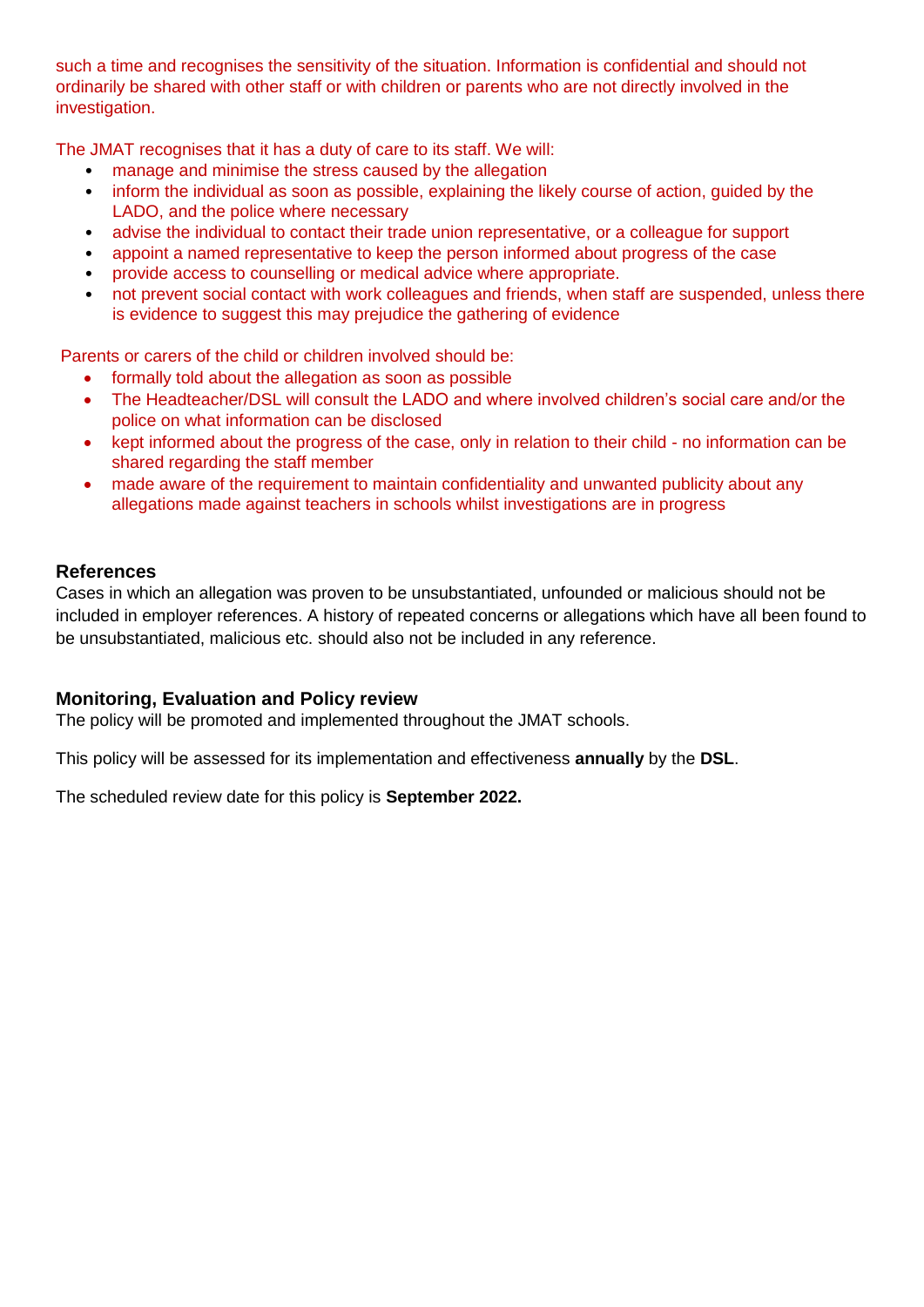# **APPENDIX 1**

| <b>Formal action</b><br>concerning            | <b>Authority</b><br>to<br>suspend<br>an<br>employee                            | Carry<br>out<br>anl<br>Investigation                                                                                               | Chair a hearing<br>where the<br>possible<br>outcome is not<br>dismissal                                                                                                   | Chair<br>an<br>appeal<br>hearing<br>(except<br>where the<br>employee<br>was<br>dismissed)             | Chair a<br>hearing<br>where a<br>possible<br>outcome is<br>dismissal                                                                                                                   | Chair an<br>appeal hearing where the<br>employee has<br>been<br>dismissed                                                    |
|-----------------------------------------------|--------------------------------------------------------------------------------|------------------------------------------------------------------------------------------------------------------------------------|---------------------------------------------------------------------------------------------------------------------------------------------------------------------------|-------------------------------------------------------------------------------------------------------|----------------------------------------------------------------------------------------------------------------------------------------------------------------------------------------|------------------------------------------------------------------------------------------------------------------------------|
| All employees<br>except those<br>listed below | Executive<br>Headtacher/<br>Head of School/<br>Headteacher                     | Either the<br>Head of School/<br>Headteacher or<br>an employee<br>authorised by<br>them of at least<br>line<br>management<br>level | Executive<br>Headteacher/<br>Headteacher if<br>not previously<br>involved or a<br>Panel of three<br>from the Local<br>Governing<br>Body                                   | Panel of three<br>from the Local<br>Governing<br>Body who<br>have not<br>previously<br>been involved. | Panel of three.<br>two from the<br>Local<br>Governing<br>Body and one<br><b>JMAT Director</b>                                                                                          | Panel of three, two from the<br>Local Governing Body and<br>JMAT Director who have not<br>previously been involved           |
| Head of<br>School/<br>Headteacher             | Chair<br>οf<br>Governors in<br>consultation with<br>an JMAT<br><b>Director</b> | Executive<br>Headteacher or<br>a Governor from<br>the Local<br>Governing Body                                                      | Panel of three<br>from the Local<br>Governing<br>Body                                                                                                                     | Panel of three<br>from the Local<br>Governing<br>Body who<br>have not<br>previously<br>been involved  | Panel of three,<br>two from the<br>Local<br>Governing<br>Body and one<br><b>JMAT Director</b>                                                                                          | Panel of three, two from the<br>Local<br>Governing<br>Body and one JMAT Director<br>who have not previously been<br>involved |
| Executive<br>Headteacher<br>CEO               | Chair of the<br><b>JMAT Directors</b>                                          | <b>JMAT Director</b><br>or a Governor<br>from the Local<br>Governing Body                                                          | Panel of three.<br>made up of<br>either members<br>of the Local<br>Governing<br>Body and/or<br><b>JMAT</b><br>Directors, Must<br>include at least<br>one JMAT<br>Director | Panel of three<br><b>JMAT</b><br>Directors who<br>have not<br>previously<br>been involved             | Panel of three.<br>made up of<br>either<br>members of<br>the Local<br>Governing<br>Body and/or<br><b>JMAT</b><br>Directors.<br>Must include<br>at least one<br><b>JMAT</b><br>Director | Panel of three JMAT<br>Directors who have not<br>previously been involved                                                    |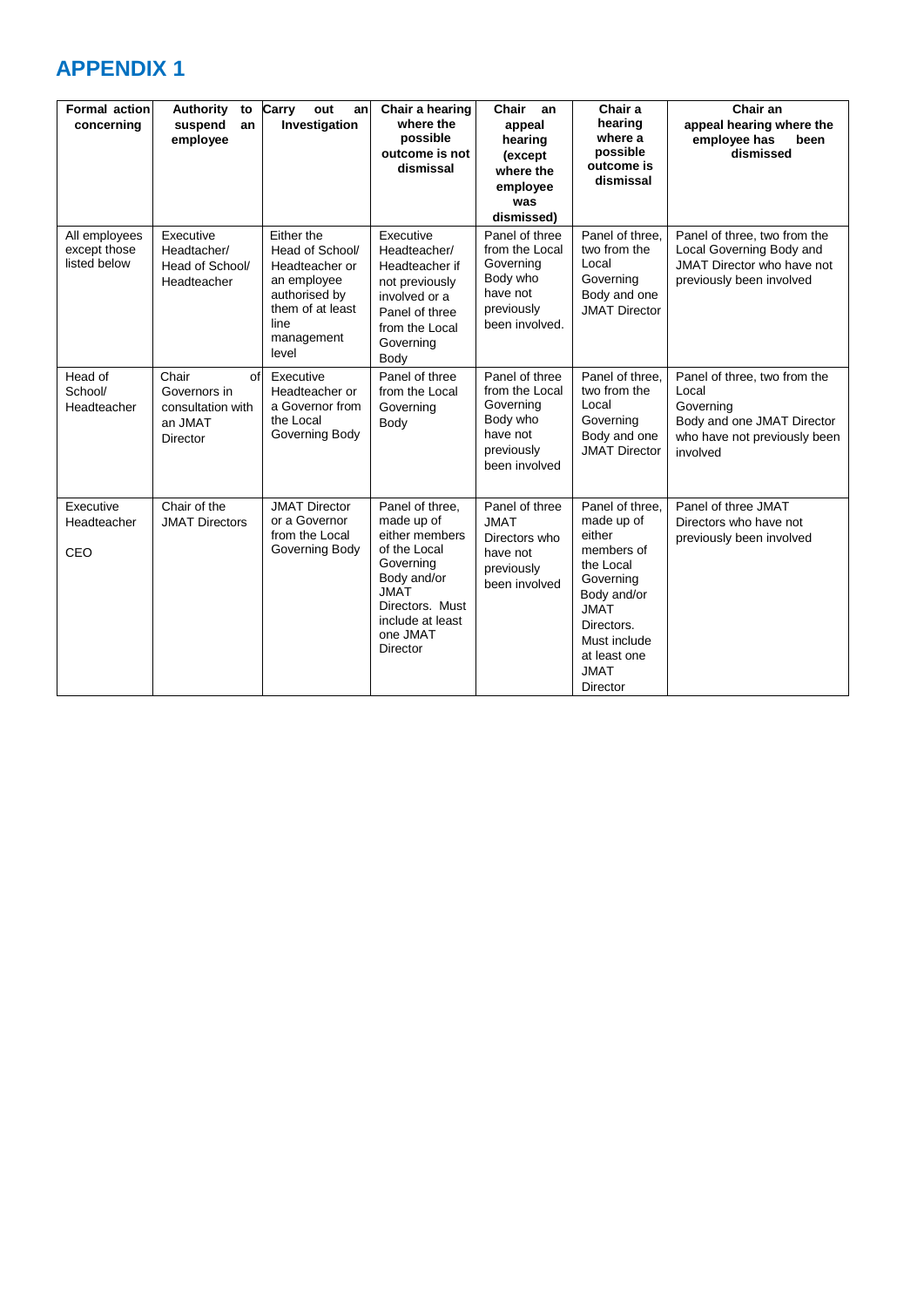# **APPENDIX 2**

# **DISCLOSURE OF CRIMINAL RECORDS FROM DBS**

RECORD OF DISCUSSION AND RISK ASSESSMENT

| Name of school                                                    |  |  |  |
|-------------------------------------------------------------------|--|--|--|
| Name of person completing risk assessment                         |  |  |  |
|                                                                   |  |  |  |
| <b>Employee personal details</b>                                  |  |  |  |
| Mrs $\Box$ Miss $\Box$ Ms $\Box$ Other: $\Box$<br>Mr <sub>l</sub> |  |  |  |
| <b>Full name:</b>                                                 |  |  |  |
| <b>Position held/applied for:</b>                                 |  |  |  |
| Date of risk assessment:                                          |  |  |  |

**Please note -** the information obtained from this risk assessment process will form the main basis for deciding whether proposed employment continues/is granted; therefore, it is in the best interests of all parties (both the applicant and manager/headteacher) that the risk assessment form is completed in full and that a full account is given of any matters which have been disclosed.

| <b>Question</b>                                                                                                       | <b>Applicable</b>                    | <b>Comments</b> |
|-----------------------------------------------------------------------------------------------------------------------|--------------------------------------|-----------------|
| Did the applicant<br>declare the matters on<br>the DBS disclosure<br>application form and/or<br>the application form? | $Yes \Box No \Box$                   |                 |
| Does the individual<br>agree that the<br>information detailed on<br>the DBS certificate is<br>correct?                | $Yes \Box No \Box$                   |                 |
| Has the individual<br>expressed regret at their<br>actions? Would they do<br>anything differently                     | $Yes \Box No \Box$<br>Not applicable |                 |
| now?                                                                                                                  |                                      |                 |
| Have the individual's<br>circumstances changed<br>since the conviction,                                               | $Yes \Box No \Box$                   |                 |
| e.g. location, friends,<br>partner, education?                                                                        | Not applicable [                     |                 |
| Are/Were there any<br>mitigating<br>circumstances, e.g.                                                               | $Yes \Box No \Box$                   |                 |
| peer pressure, financial<br>need or lack of<br>judgement?                                                             | Not applicable $\Box$                |                 |